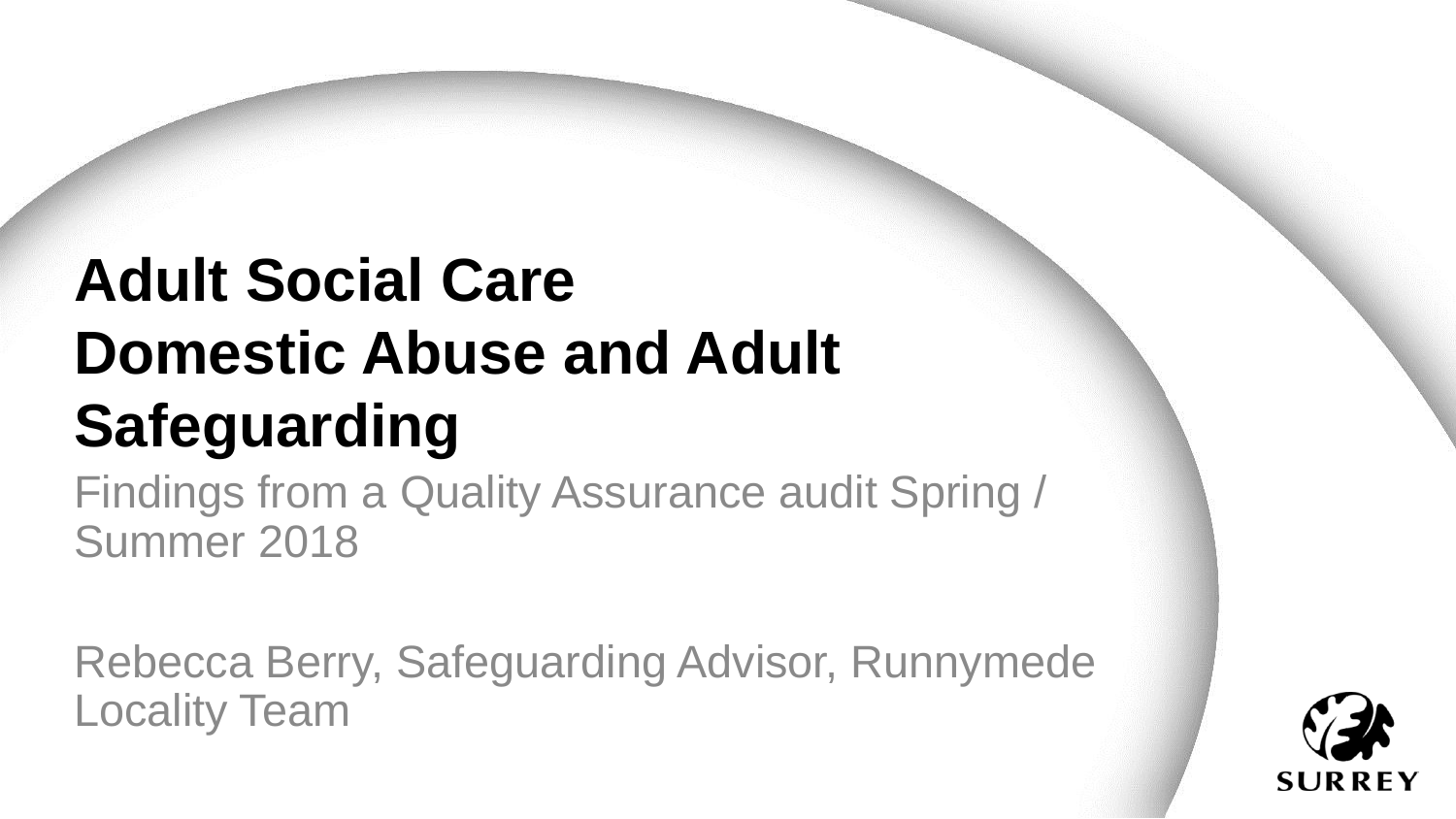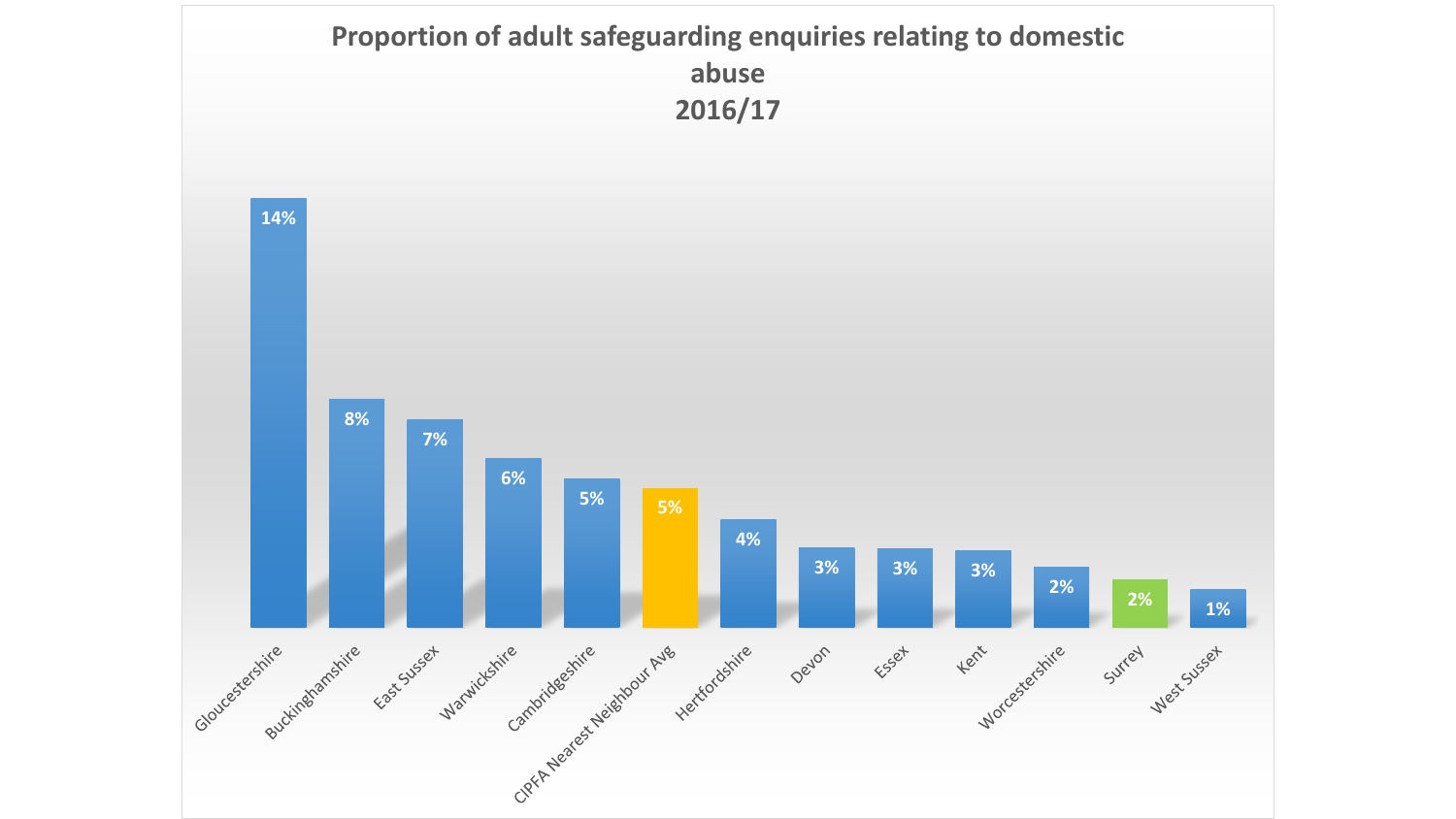### Two elements

- Adult safeguarding work where domestic abuse had been identified
- Adult safeguarding work where domestic abuse had not been identified but appeared likely
	- Categories of abuse include any of "Physical", "Sexual", "Sexual Exploitation", Emotional / Psychological" or "Financial and Material; and
		- "Person thought to be the cause of risk is "Partner" or "Other Family Member"; or
		- "Is the person alleged to pose risk the main carer" has been answered "Yes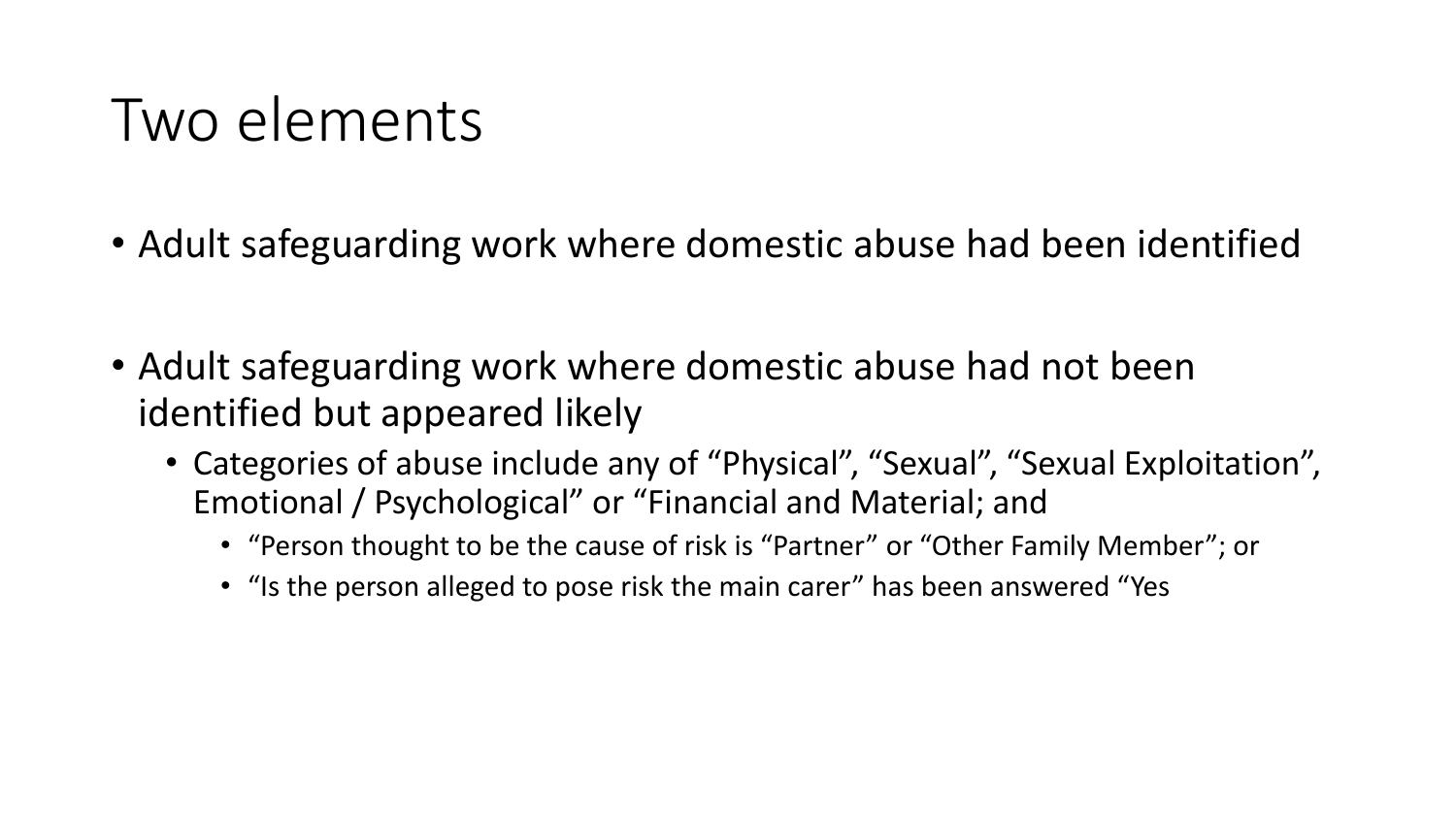

- Domestic abuse is often not recognised in our adult safeguarding work
- Concerns about domestic abuse are too often not leading to enquiries when they should
- The quality of our enquiries concerning domestic abuse is lower than our average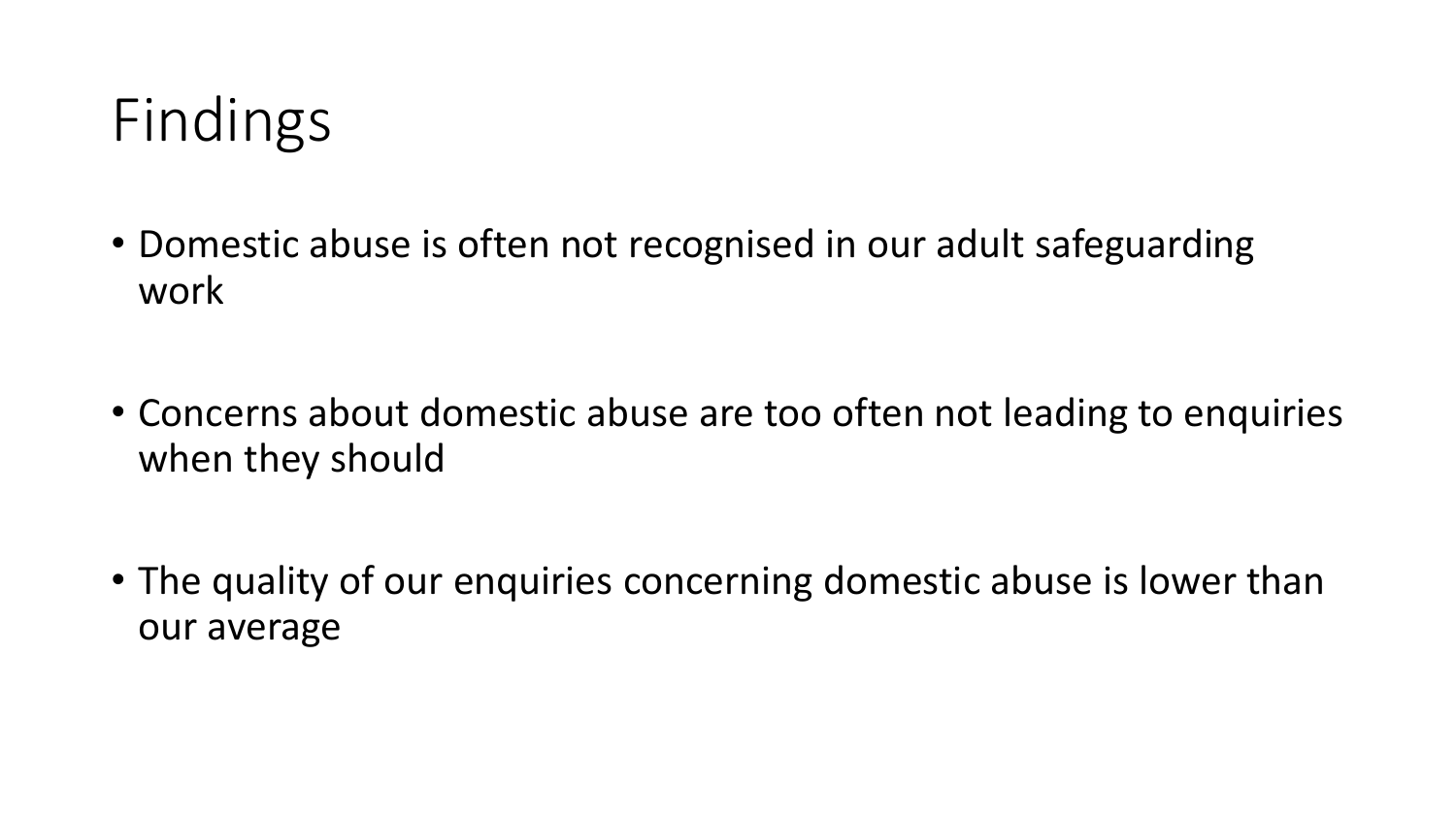## Not recognising domestic abuse

- Mrs Smith has a heredity genetic condition which impacts her cognition and mobility
- Mrs Smith has said
	- Since her disability benefit payment was stopped cannot get out to the shops or go on trips.
	- Her husband controls her Employment and Support Allowance. She does not know the amount she receives or even what account it goes into.
	- There is a history of him having restrictive control over her money
	- In the past arrangements were in place for an independent organisation to manage her money because of the concerns about this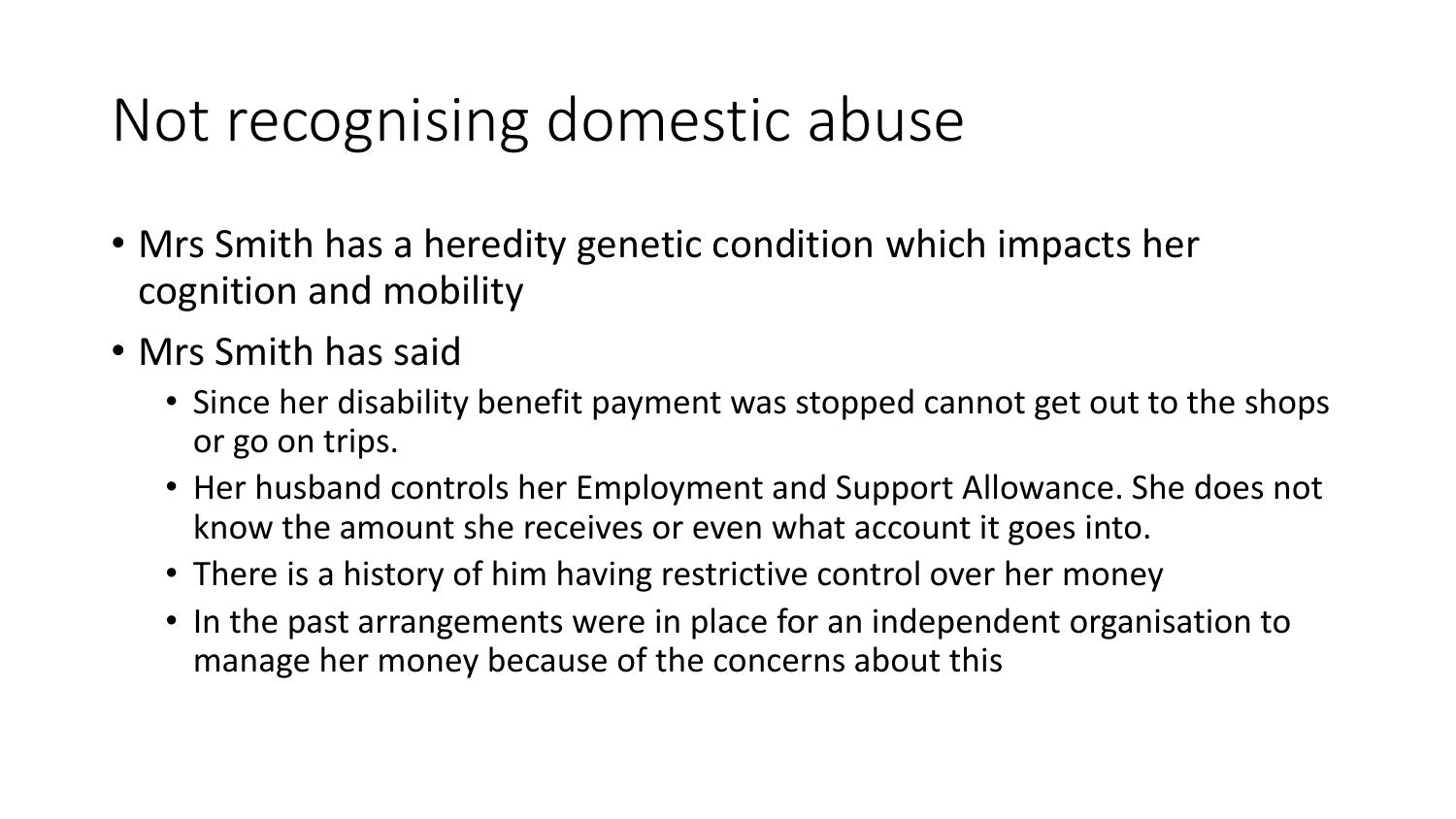### Decision not to have a s42 enquiry

Mrs Smith "appears to have mental capacity to understand the reasons for concerns raised. She is able to take actions to protect herself, however she stated in the meeting clearly that she did not want to antagonise her husband and definitely would not do anything to undermine their marriage. Mrs Smith is aware she is the only source of income for the couple and is happy to allow her husband to continue manage her finances."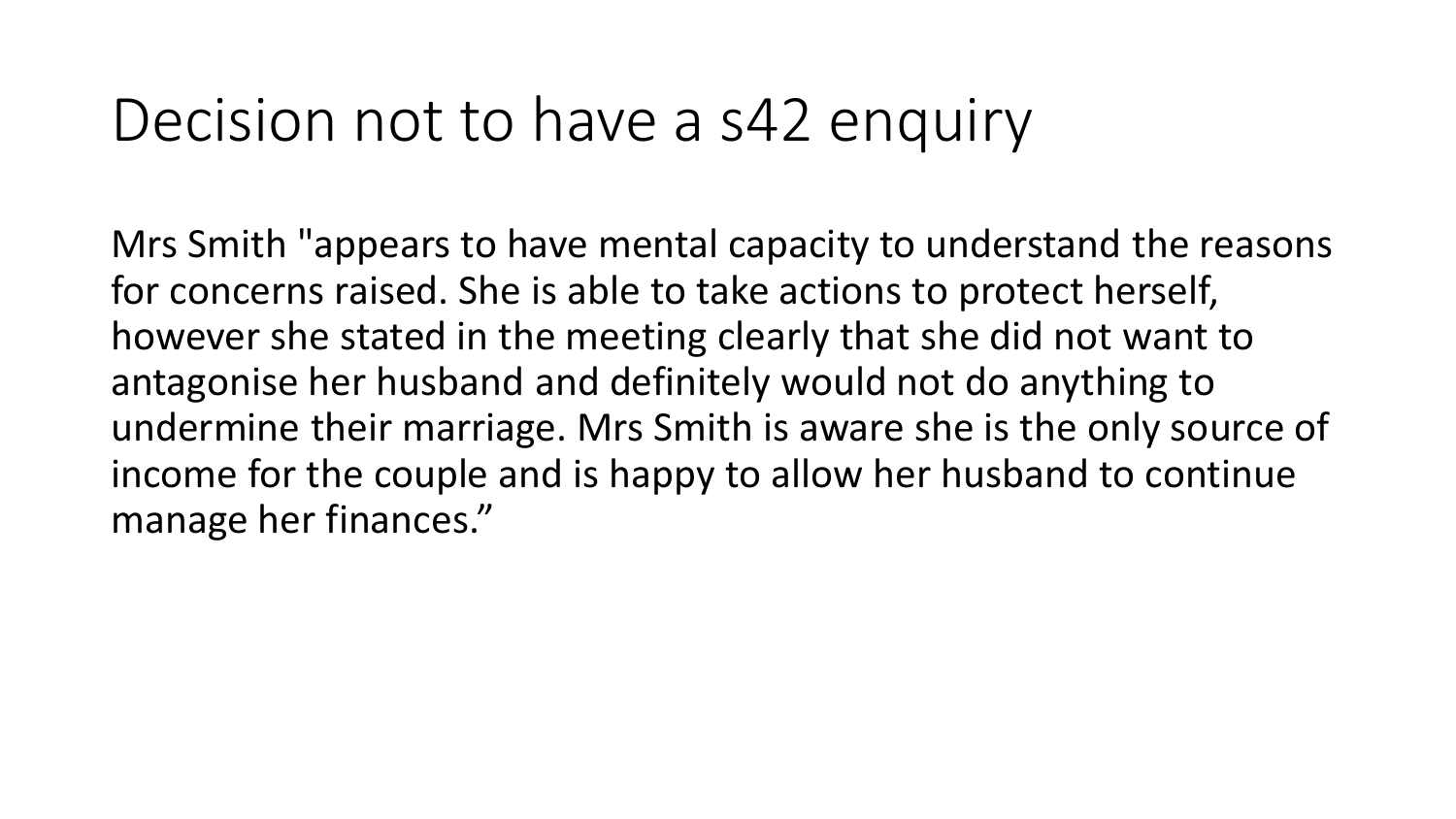# What difference does naming domestic abuse make?

- Incidents vs Patterns
- Understanding risks, and the impact of intervention on those risks
- Avoid confusing choice with coercion
- Understanding the abuse and holding the abuser to account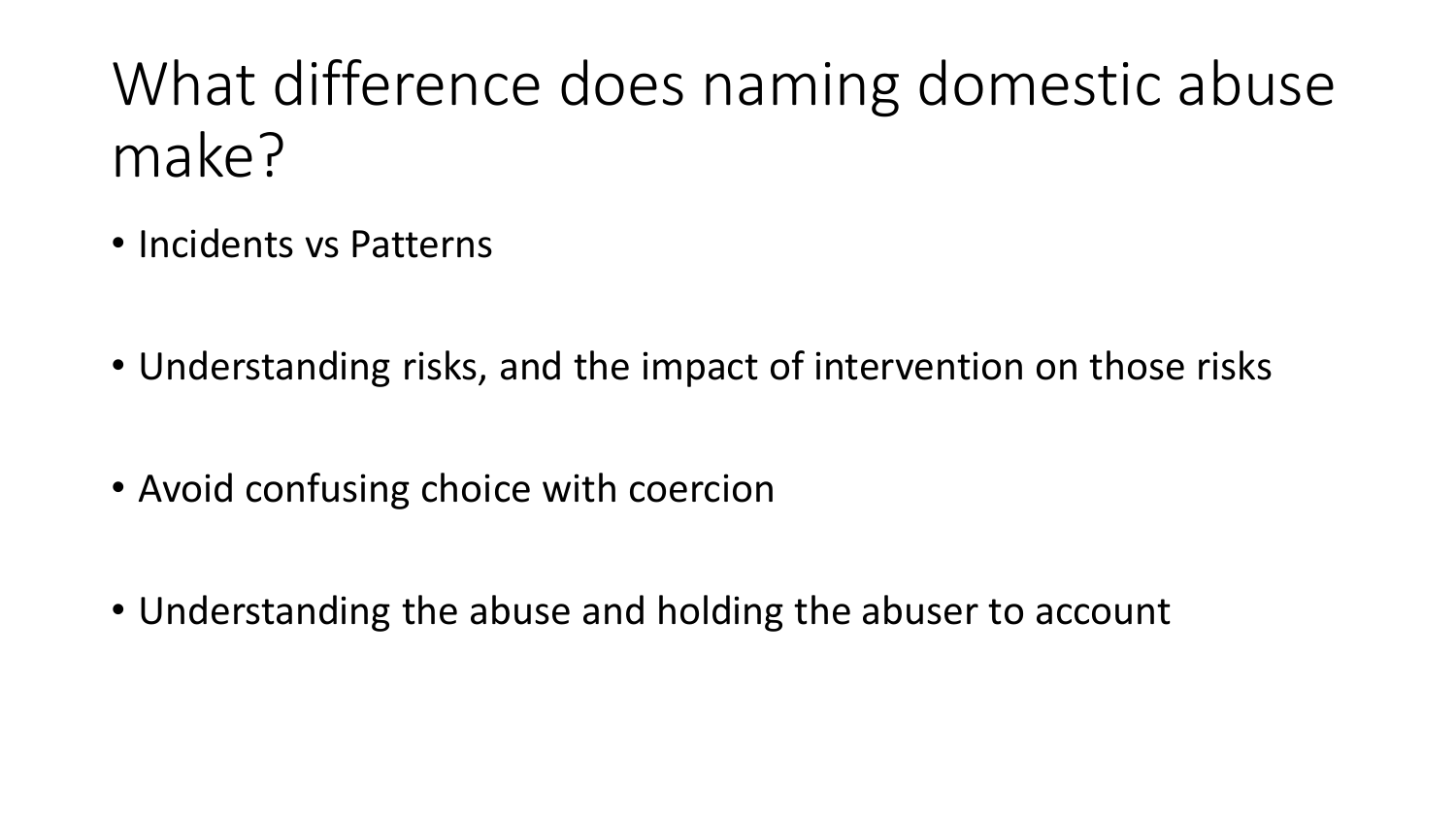#### Next steps

- Domestic Abuse Management Board to oversee a programme of work to address the issues identified, and report to SSAB
- Programme of work to be developed and delivered by the Domestic Abuse Delivery Group, and linked to work on SSAB Strategic Plan
- ASC to undertake another audit in 12 months